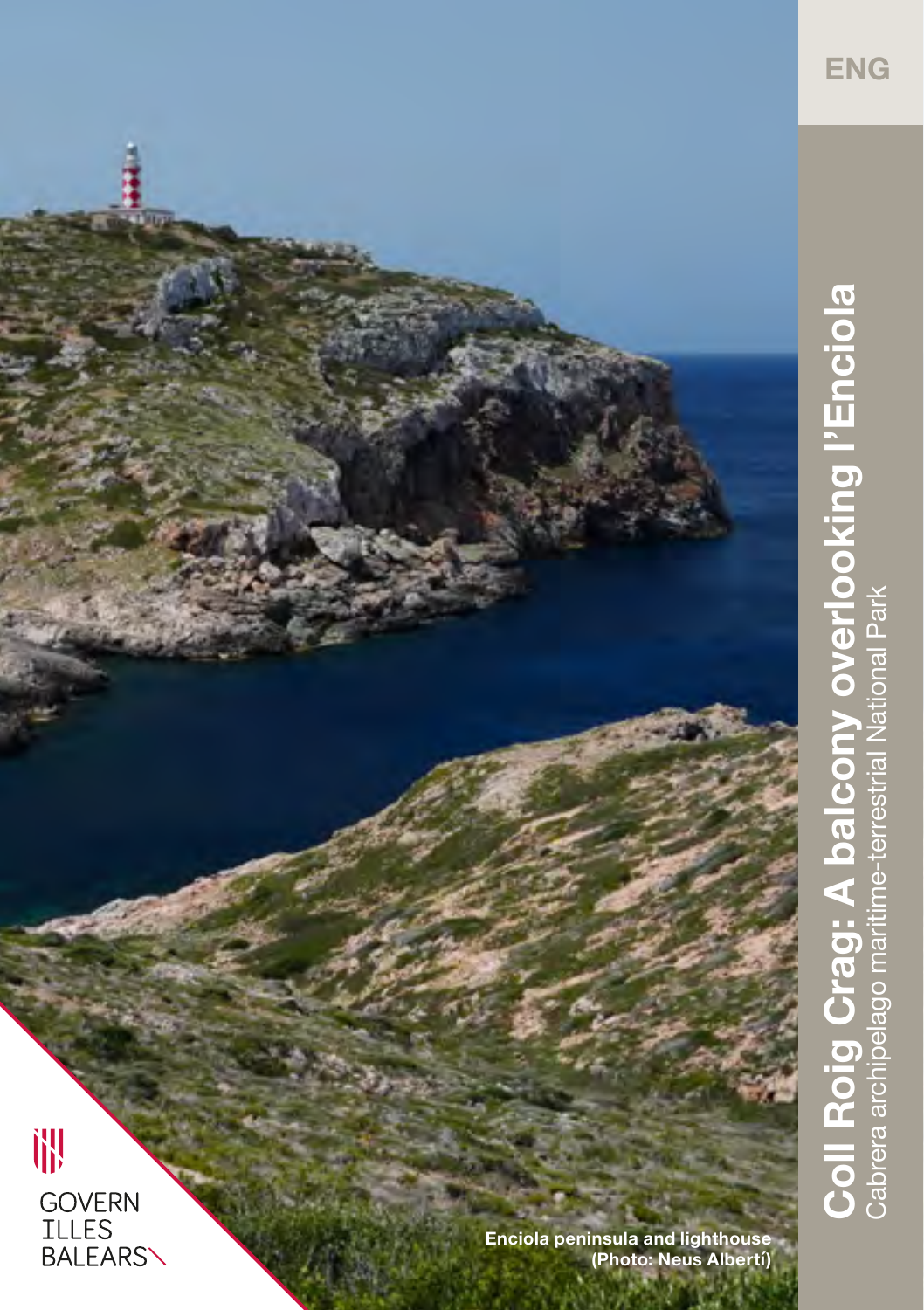## **Coll Roig Crag: A balcony overlooking l'Enciola**

Cabrera archipelago maritime-terrestrial National Park

**The route leading to Coll Roig Crag runs along part of the track that links the harbour with l'Enciola Lighthouse. It starts in the harbour, where the Park information office is located. The uphill section of the route is well worth the effort due to the splendid views it affords – not only of the l'Enciola Lighthouse and the peninsula, but also of Cabrera's harbour bay, with the castle rising majestically above it.** 

**Self-guided itinerary Approximate duration:** 1 hour 30 minutes **Total distance:** 3 km round trip **Difficulty:** 2/4

Recommendations: The section of the path that runs between Coll Roig Crag and l'Enciola Lighthouse is off bounds in order to restore that vegetation that has been damaged by walkers repeatedly taking shortcuts. For this reason, this section may only be completed when accompanied by Park staff.

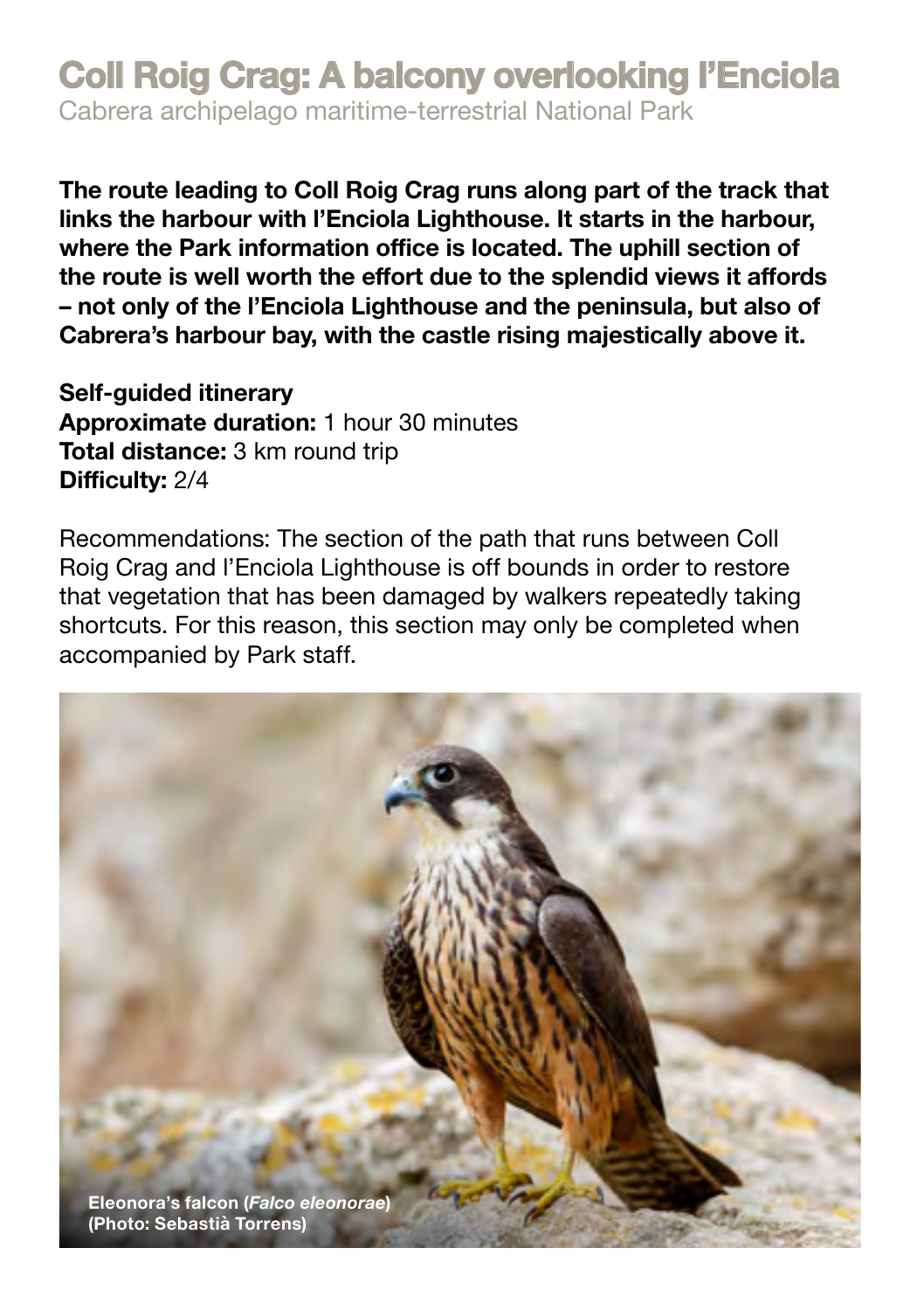Cabrera harbour is the area of the Park where human traffic is highest. This is not surprising due to the fact that this is a disembarking and boarding area for visitors that practically everyone has to pass through. It is also the site of many of the Park's amenities (information office, first aid station, public toilets, fishermen's shelter and the canteen), as well as the mooring berths for the service vessels and authorised fishermen, as well as the Park management facilities.

The information office will provide details of activities, times, itineraries and the location of sites of interest, as well as the Park's wealth of environmental resources and other aspects. From here, you should follow the main track along the coastline, passing close to the "Sunyer Family Cross", erected in memory of Damià Sunyer, a tenant of Cabrera, and his two sons, Joan and Gaspar, who were all executed by a firing squad during the Spanish Civil War, a historic event that Cabrera did not forget.

You will soon come to the first beach on the itinerary, Les Agulles Cove, a small beach nestling on the right-hand side. Next to it is a field of solar panels and the generator that supplies power to an island that aims to become energy self-sufficient in this aspect.

Your route will take you past "Sa Vicaria", a small chapel dedicated to Saint Petronilla, where the inhabitants of the island of Cabrera could attend mass (fishermen, lighthouse keepers, army personnel and the residents of Villa Cristina).

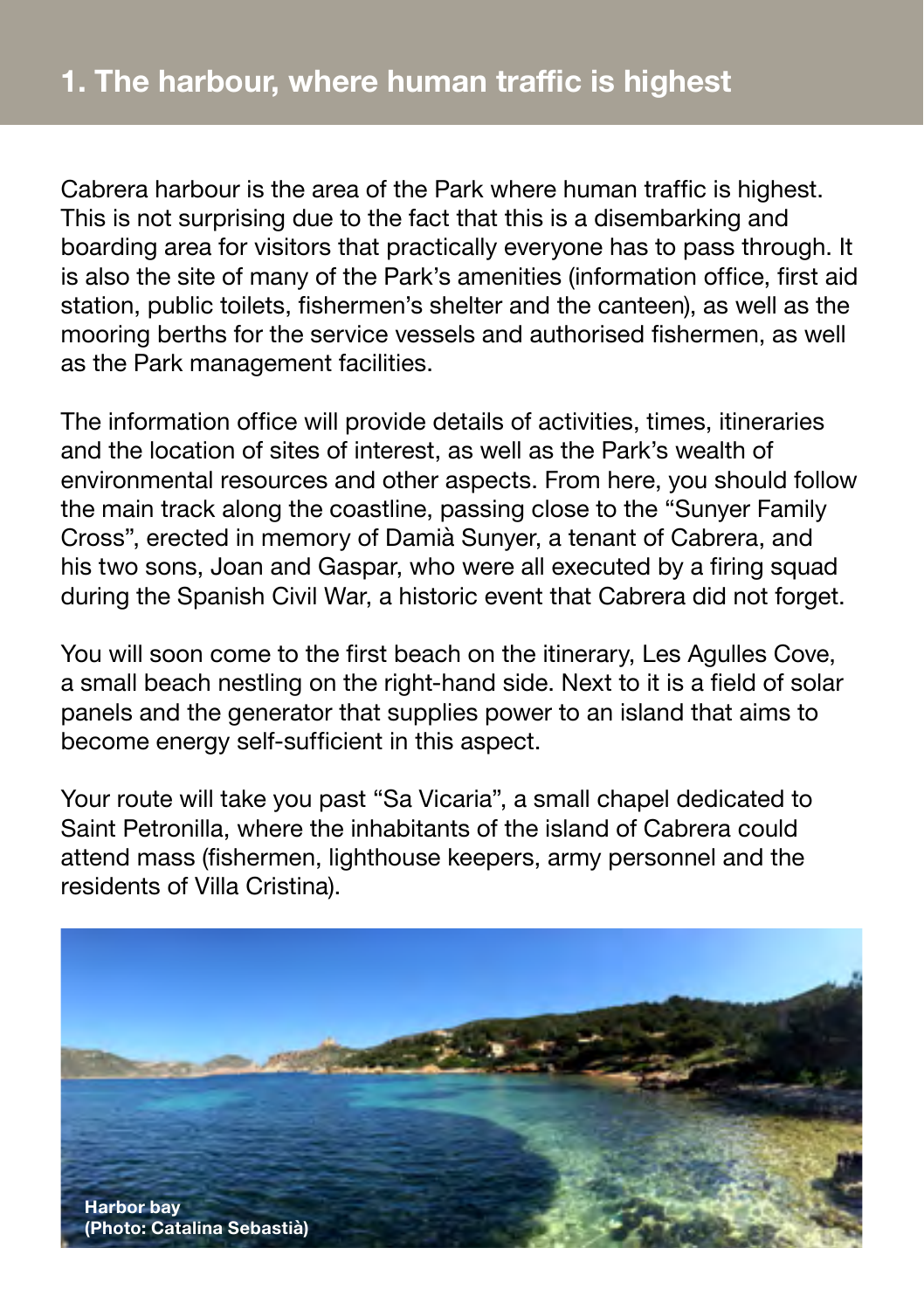The archipelago has been the property of Spain's Ministry of Defence since 1916, when the Feliu family, the last civilian owners of Cabrera, were expropriated following the sighting of a German submarine in the waters around the island during World War I, throughout which Spain remained neutral. In order to avoid raising suspicions of collaboration with either side and to guarantee neutrality, Cabrera was expropriated on the grounds of national security. The camp is the site of the military buildings that housed the troops and today provide accommodation for Park staff, researchers, a small army detachment and are also used as a public shelter.

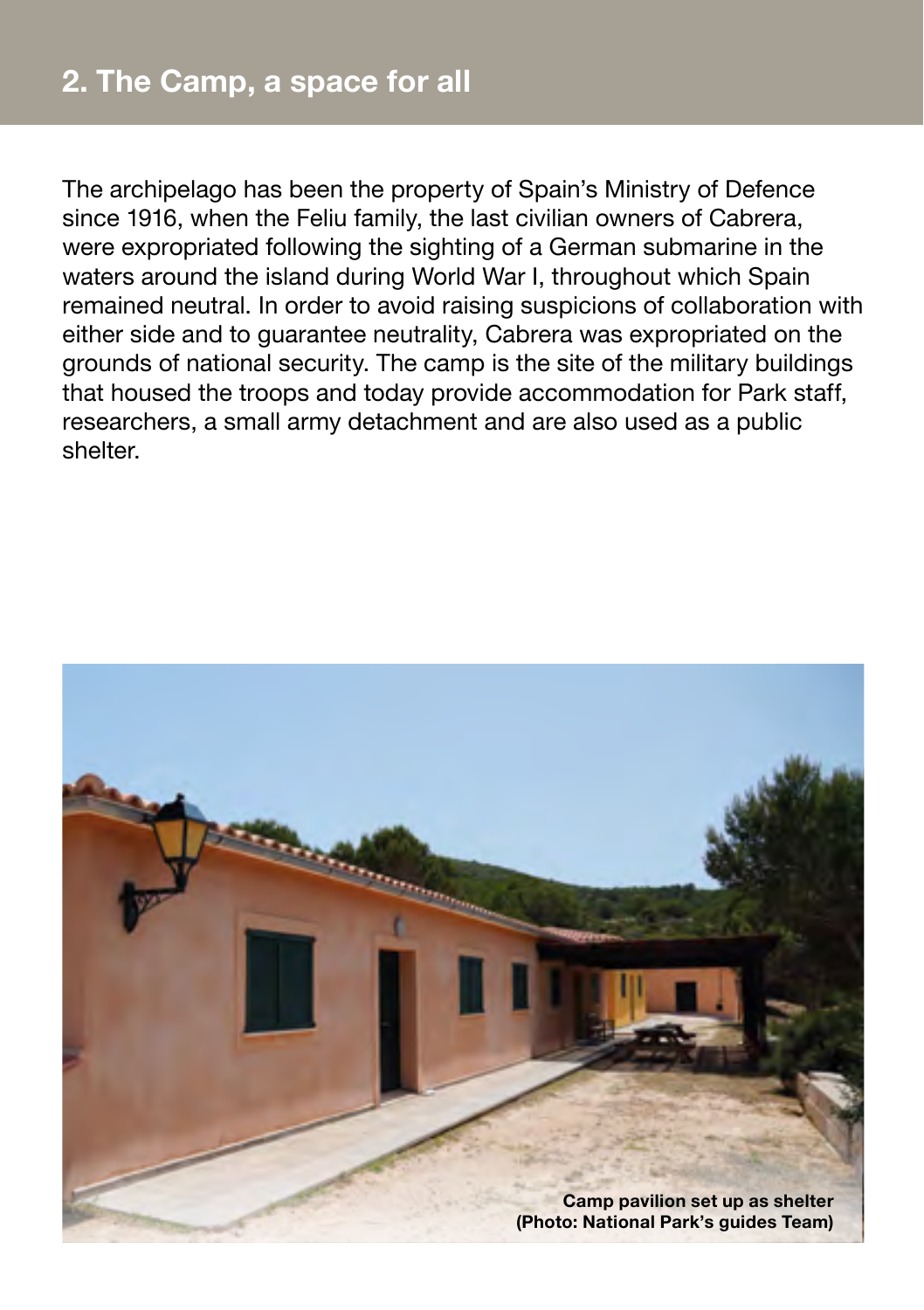Following on from "sa Platgeta", the ancient salting factory is a reminder of the importance fishing has had on Cabrera for many centuries. It consists of a series of basins hollowed out from the rock where fish was salted for conservation. It was also here that garum was prepared, a fermented sauce made from fish guts and considered a delicacy in ancient times. Although the exact date of construction is unknown, it was used between the 5th and 7th centuries, and in all likelihood is related to the community of monks that lived on the island.

In the 19th century, during the captivity of the Napoleonic troops on Cabrera (1809-1814), the prisoners used the site as accommodation, opening doors in the basin walls and building their hearths there. Later, in the late 19th or early 20th centuries, sandstone, known locally as marès, was extracted from this area for use in construction work, with the corresponding impact on the archaeological remains.

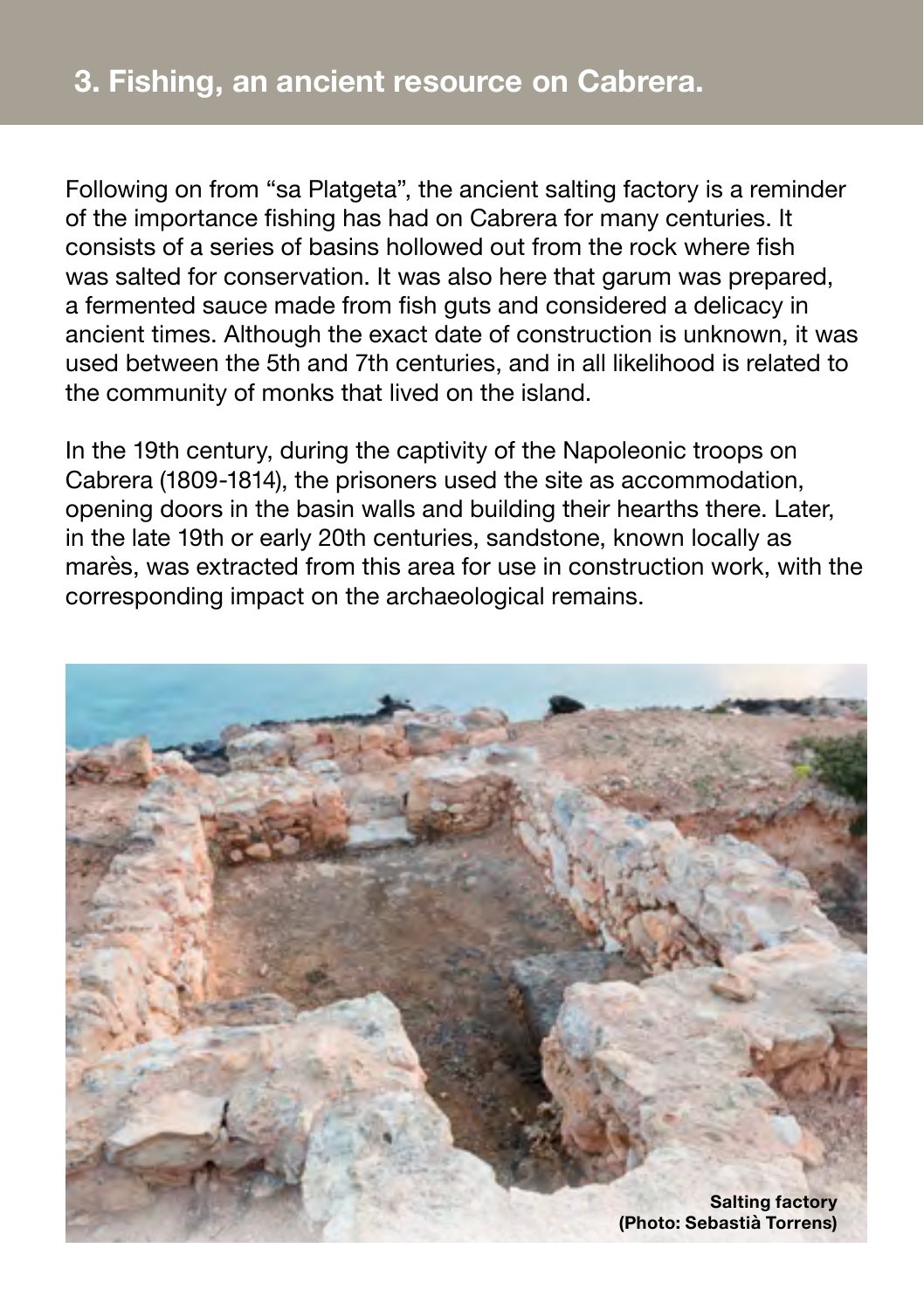Continuing the route around the bay, a delightful stretch along flat, easy terrain brings you to s'Espalmador Beach. Like sa Platgeta, it is one of the beaches authorised for public use.



As you walk next to the shore, you will be able to see the typical coastal vegetation with its low, rounded forms, perfectly adapted to the sea spray and breezes. The species include Balearic Milkvetch (*Astragalus balearicus*) and Sea Lavender (*Limonium sp*.). Bird watchers will also be able to spot the occasional European Shag (*Phalacrocorax aristotelis*), swimming in search of food or perched on a rock, spreading out its wings to dry after diving into the sea.

The name "s'Espalmador" refers to the place where vessel bottoms were cleaned and then covered with a layer of grease or pitch (espalmar in Catalan), enabling them to glide faster and more smoothly through the water. Leaving the beach behind you, on the right-hand side you will see an area that is bare of vegetation. This is a reminder of Cabrera's agricultural and cattle farming tradition: arable land enclosed by drystone walls to prevent the livestock from entering. In hot weather, the Lilford's Wall Lizards (*Podarcis lilfordi*), endemic to the Balearic Islands, are a common sight as they dart in front of visitors.

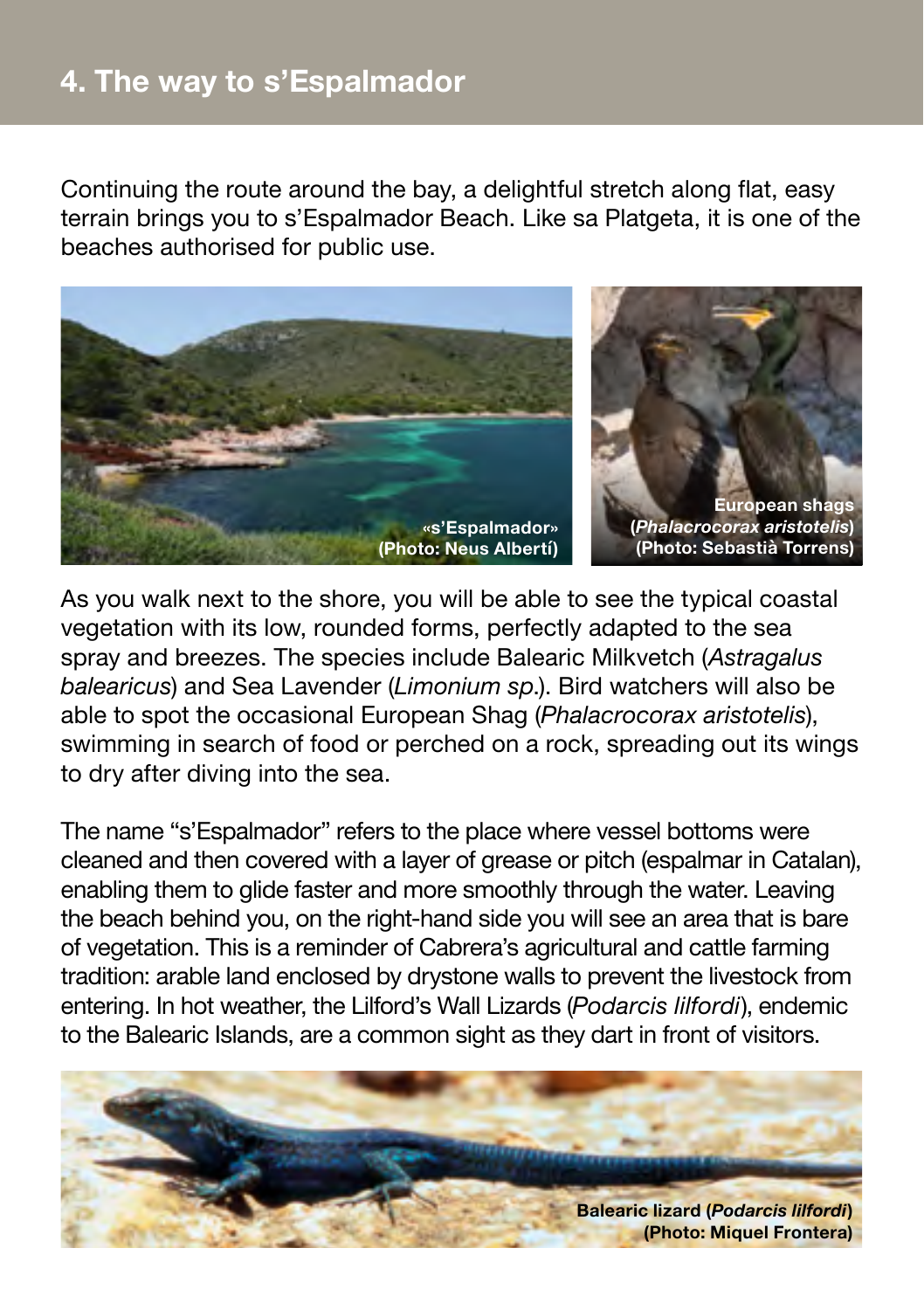## **5. The climb up to Coll Roig Crag**

From this point, the track gradually begins to make its way uphill along a stretch under the Canal Llarg Channel. This gentle slope will take us past an area of maquis vegetation that includes shrubs such as the Mastic (*Pistacia lentiscus*), Mediterranean Heather (*Erica multiflora*), Cade Juniper (*Juniperus oxycedrus*), Montpellier Cistus (*Cistus monspeliensis*), Mock Privet (*Phillyrea angustifolia*) or the endemic *Rhamnus ludovici-salvatori*. The scientific name of this shrub was chosen in honour of Archduke Ludvig Salvator



**Balearic buckthorn (***Rhamnus ludovici-salvatoris***) (Photo: Toni Suau)**

of Austria, who mentions Cabrera in his 1880 work entitled *Die Balearen*:

*"In general, the soil is calcareous, loamy and very stony [...]. The little land that is farmed produces cereals, legumes and fruit [...]. On Cabrera there are 400 goats, 95 sheep, 40 pigs and two pairs of male mules, 3 female mules and a mare. The castrated billy goats are taken to Conejera Island; on Na Redonda are the lambs ready for selling, some 20 in all; on L'Imperial, 12 lambs; and old goats and 4 sheep graze on S'Estell [...]. On the first of January 1880 there were 31 inhabitants [...]. There are five areas of arable land: Cala Ganduf, La Miranda, Es Comellar des Mal Nom, Es Comellar de ses Figueres and s'Espalmador [...]."*

## **Archduke Ludvig Salvator of HABSBURG-LORRAINE. Die Balearen (1880).**

On the left-hand side you will notice some rocks covered with lichens (organisms formed by the partnership of a fungus and an alga), which gives them their whitish appearance. One of the elevations of Cabrera – Penyal Blanc or "White Crag" - is named after this effect. Orchilla (*Roccella phycopsis*), formerly used to obtain a purple dye, is another species of lichen that can be observed nearby, also on the rocks. Likewise, it is easy to spot on the northeast façade of the building housing the "Es Celler" museum.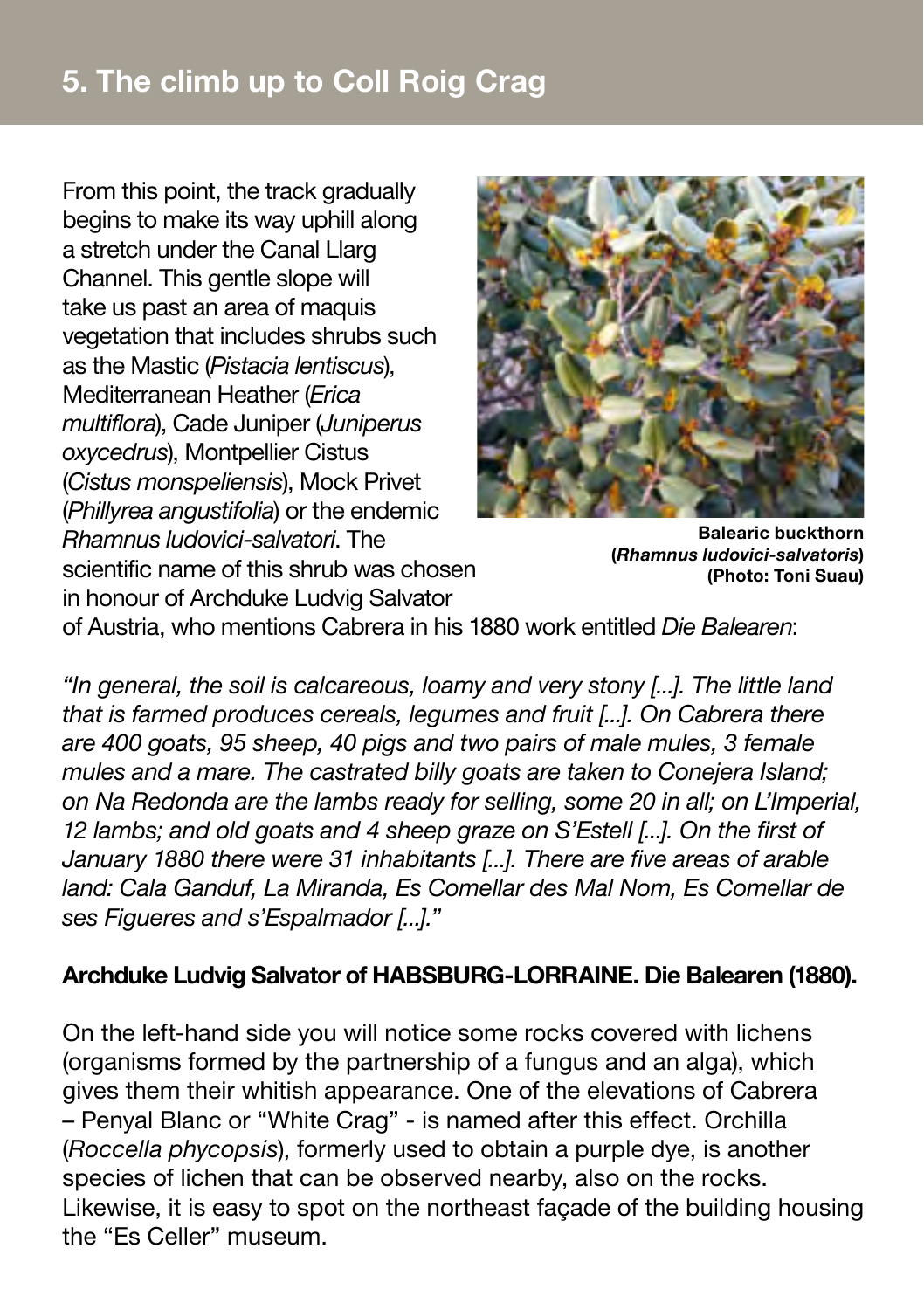After completing the gentle but steady uphill climb, you will come to a small pine forest (with *Pinus halepensis*), indicating the end of the slope and your arrival at the top of the crag. Before reaching the end of the itinerary, on the right-hand side you will see an outcrop of ochre-coloured sandy limestone rock. If you look closely, you will see fossilised organisms dating back some 50 million years, when Cabrera was under the sea. They are nummulites, from the Latin nummulus (meaning small coin). Now extinct, they were single-cell lenticular organisms that could grow up to 6 cm in diameter. From a central chamber, they grew in a coil shape, forming other small chambers, which is why you will be able to see the arrangement of the septa that separated the various chambers.

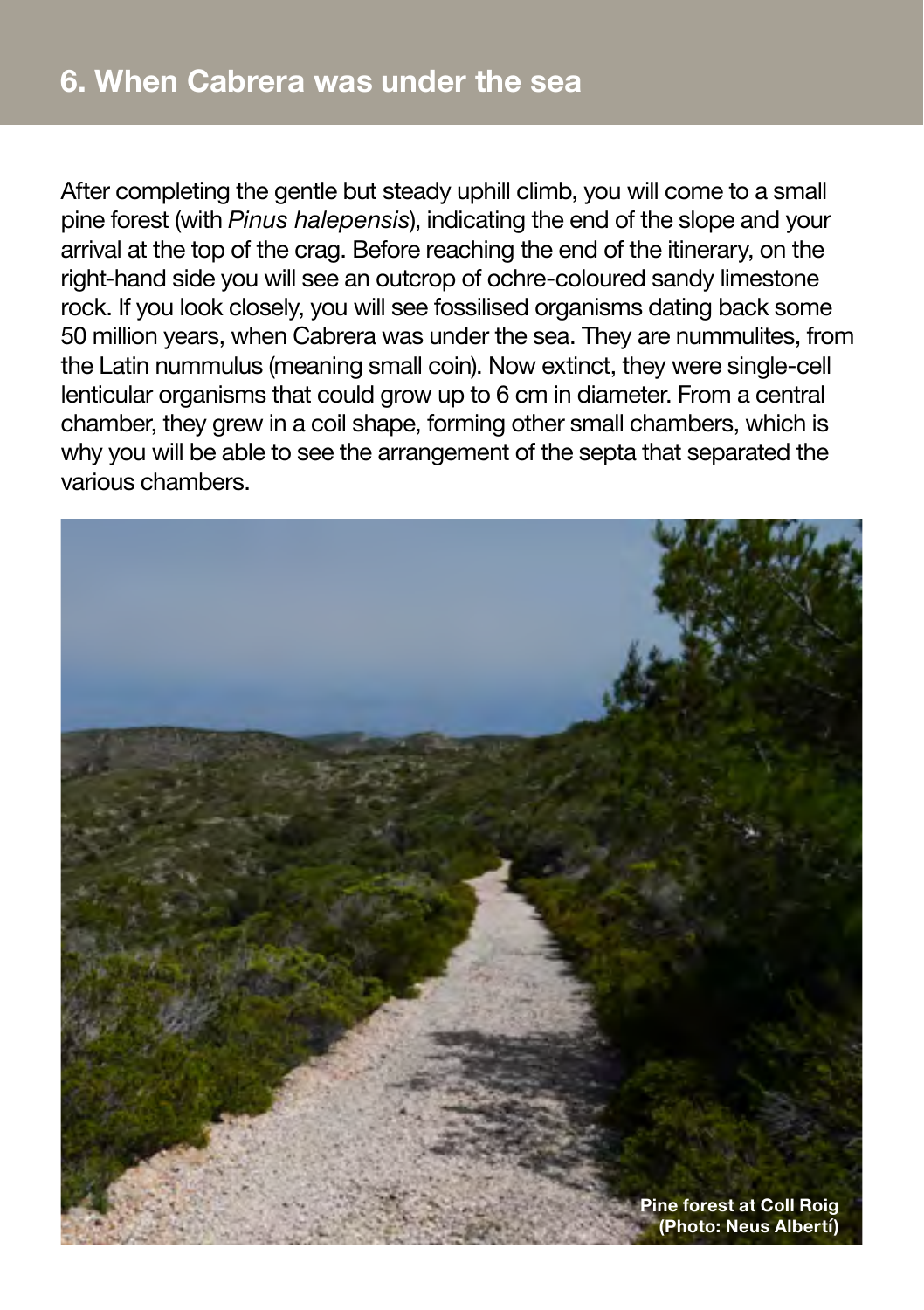On reaching the end of the itinerary, you will observe a change in the appearance of the vegetation, which has been combed and transformed by the prevailing winds, its channelling and the effect of the sea spray.

This spot affords magnificent views of the peninsula and l'Enciola Lighthouse, which has guided sailors since 1870, painted with its jauntily striking red and white diamond pattern.

Shortcuts taken off the path have damaged the vegetation in this area. In order to aid its restoration, access to l'Enciola Lighthouse has been restricted, and is only possible when accompanied by the Park guides.

The walk back to the harbour is along the same path, although this time downhill, and you will be able to delight in the marvellous views of Cabrera harbour and the bay, with the late 14th century castle perched above it.